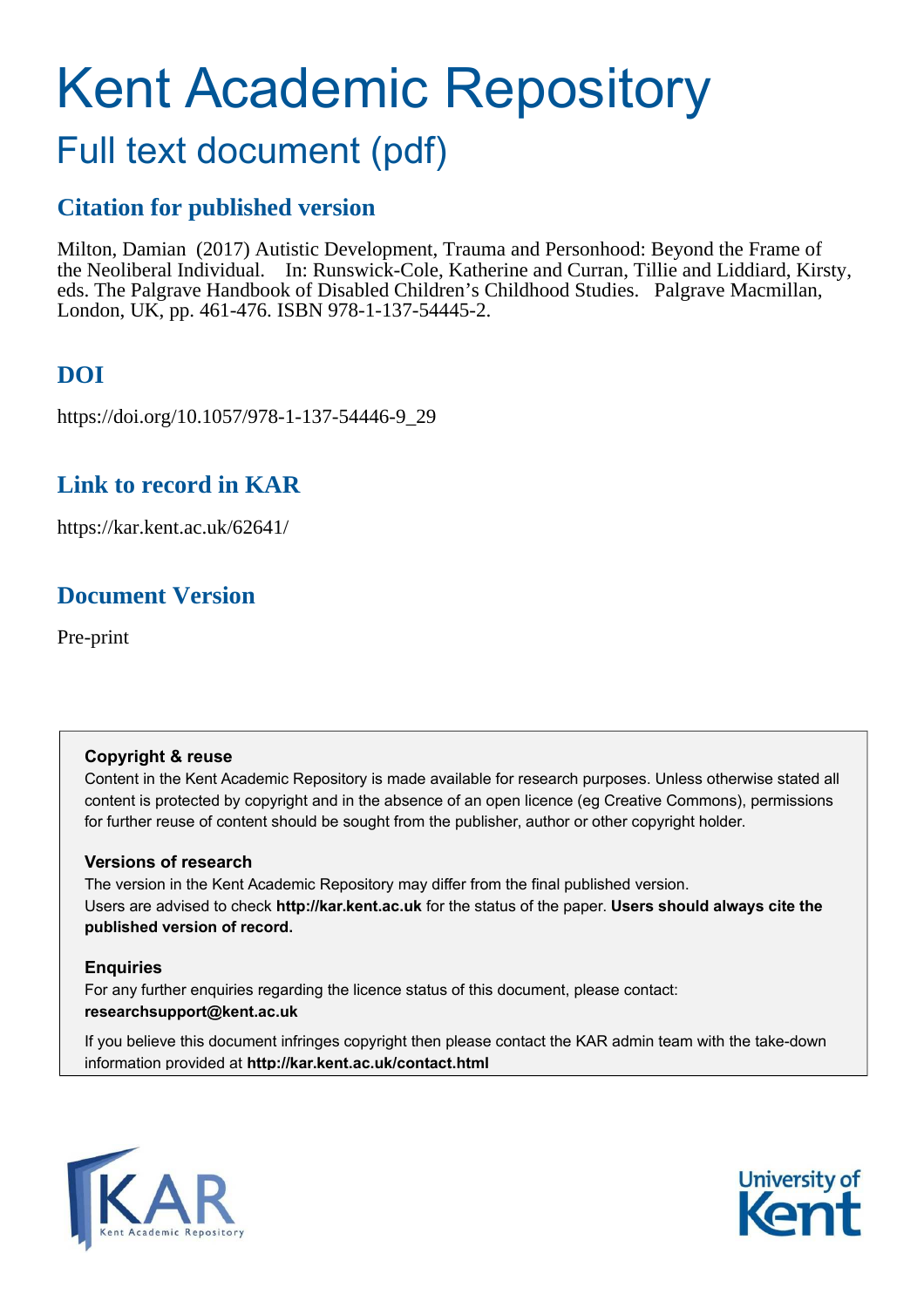*Autistic development, trauma and personhood: beyond the frame of the neoliberal individual.* 

**By Damian E M Milton** 

**Doctoral Researcher - University of Birmingham.** 

**Research Assistant - London South Bank University.** 

#### **Head of Autism Knowledge and Expertise (Adults and Community) – The National Autistic Society.**

#### **Key point summary:**

- The paper critically explores notions of childhood development, particularly in regard to autism, reactions to traumatic events, and the meaning of 'personhood'.
- The construction of the neoliberal individual is contrasted with that of personhood as experienced by an autistic person.
- Person-centred methods of engagement as outlined in this paper can give opportunities for opening up a respectful discursive space, where autistic development is not framed from the outset as 'disordered'.

#### **Introduction**

This paper critically explores notions of childhood development, particularly in regard to autism, reactions to traumatic events, and the meaning of 'personhood'. The paper begins by looking at 'consensual normalcy' as a dominant thread throughout the history of Western philosophy and how contemporary neoliberal ideology constructs the individual. This idealisation of 'functional and productive' personhood is then contrasted with the experience of developing as an autistic person. The arguments presented in this paper have been influenced by a diverse range of theory, from Kelly's (1995) Personal Construct Theory (PCT), to Garfinkel's (1967) notion of 'breaching', and Derrida's methods of deconstruction, and goes on to explain how through a number of projects, this theorising was implemented to help empower both myself and other members of my family, who had experienced traumatic events in their childhood and/or sense of self/personhood. In conclusion, it is argued that autistic development can be seen as an affront to neoliberal notions of functional stages of child development, and yet person-centred methods of engagement as outlined in this paper can give opportunities for opening up a respectful discursive space, where autistic development is not framed from the outset as 'disordered'. Of course, such a construing of autistic development as part of natural diversity is incongruent with the pathologising narrative of neoliberalism. In this sense, the 'double empathy problem' between autistic and non-autistic people (Milton, 2012) is not only personal, but political too. In accordance with other 'autistic voices' (Sinclair, 1993; Sainsbury, 2000) this article will use the descriptors of 'autistic person/people' and 'autistic spectrum':

"We are not people who "just happen to have autism"; it is not an appendage that can be separated from who we are as people, nor is it something shameful that has to be reduced to a sub-clause." (Sainsbury, 2000: 12).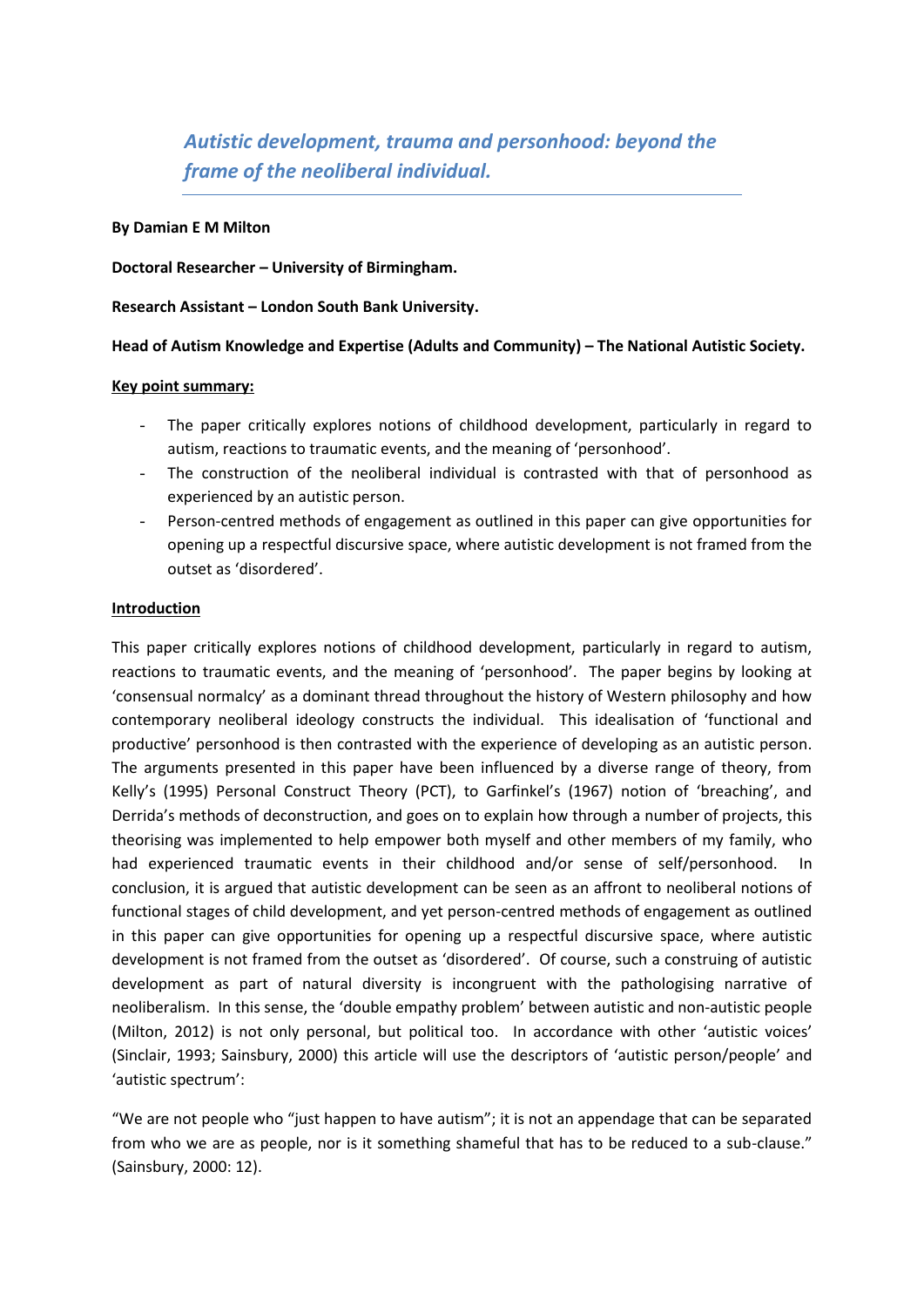#### **Western society and its strong drive toward central coherence**

One of the dominant psychological theoretical explanations of autism suggests that autistic people have a 'weak drive toward central coherence', depicted largely as a deficit or impairment compared to the 'neuro-norm'. Suggesting that autistic people may have a particular strength in processing details because of a lack in the ability to synthesise information quickly and gain meanings. It is an interesting exercise however, if one reverses the gaze and considers the predominant typical neurotype, or at least its fanciful construction, as having a 'strong drive toward central coherence'. One can say there is a thread in Western philosophy connecting Plato's forms, Hobbes' views of the descent of man without civil society, Durkheim's collective conscience, and the value consensus of Talcott Parsons; containing a desire for coherence and consensus. Some of these theorists noticed however, that with this drive toward hegemonic normativity, one will always have those who do not fit: the pathologically dysfunctional deviant minority.

"The web of domination has become the web of reason itself, and this society is fatally entangled in it." Marcuse (1964: 123).

Within current hegemonic norms, the notion of the fully independent, neoliberal functional individual, the social agent who is responsible for their actions, has become the ideal to which pathological deviance is contrasted, creating categories of those who can pass as 'normal', those who severely struggle to pass, and those who cannot (and/or may not wish to). Each could be said however, to be constrained within these parameters. This form of 'individuality' does not allow for the celebration of diversity in all its forms, and creates an 'us and them' mentality and 'othering' of an ever-increasing number of people.

Within the history of Western philosophy there has also been a tradition that has not highlighted solidity, structure and consensus however, but rather fluid and transactional processes. From Heraclitus to contemporary postmodernist theory such a tension has existed. Postmodernist theorists such as Foucault (1972, 1973) and Deleuze and Guttari (1972, 1980) reject notions of structure, massification, meta-narratives and conformity; individual identity is seen as in a state of constant becoming, and notions of difference and multiplicity not consumed by binary categorisations.

#### **Fragmented perception and building an 'aut-ethnography'.**

A popular technique within critical disability studies is that of the auto-ethnography. A method that focuses upon the writer's own subjective experience, and reflects upon this to connect such situated understandings to wider cultural, political and social meanings and discourse (Milton, 2014b). A common feature of this interpretive method however, is the notion that one builds a coherent story of identity over time. Not only does this take on the hue of neoliberalism, it is also an experience that may not be applicable to some autistic ways of being in the world.

A number of cognitive psychological research studies have suggested that people on the autistic spectrum show a 'deficit' in the use and construction of personal episodic memory, yet an accompanying strength in semantic factual memory (Millward et al. 2000, Goddard et al. 2007, Crane and Goddard, 2008, Goldman, 2008). Rather than taking a deficit model of autism, one can view such differences in perception and memory construction as embodied differences that can impact on the social lifeworld experienced by autistic people. However, such development as an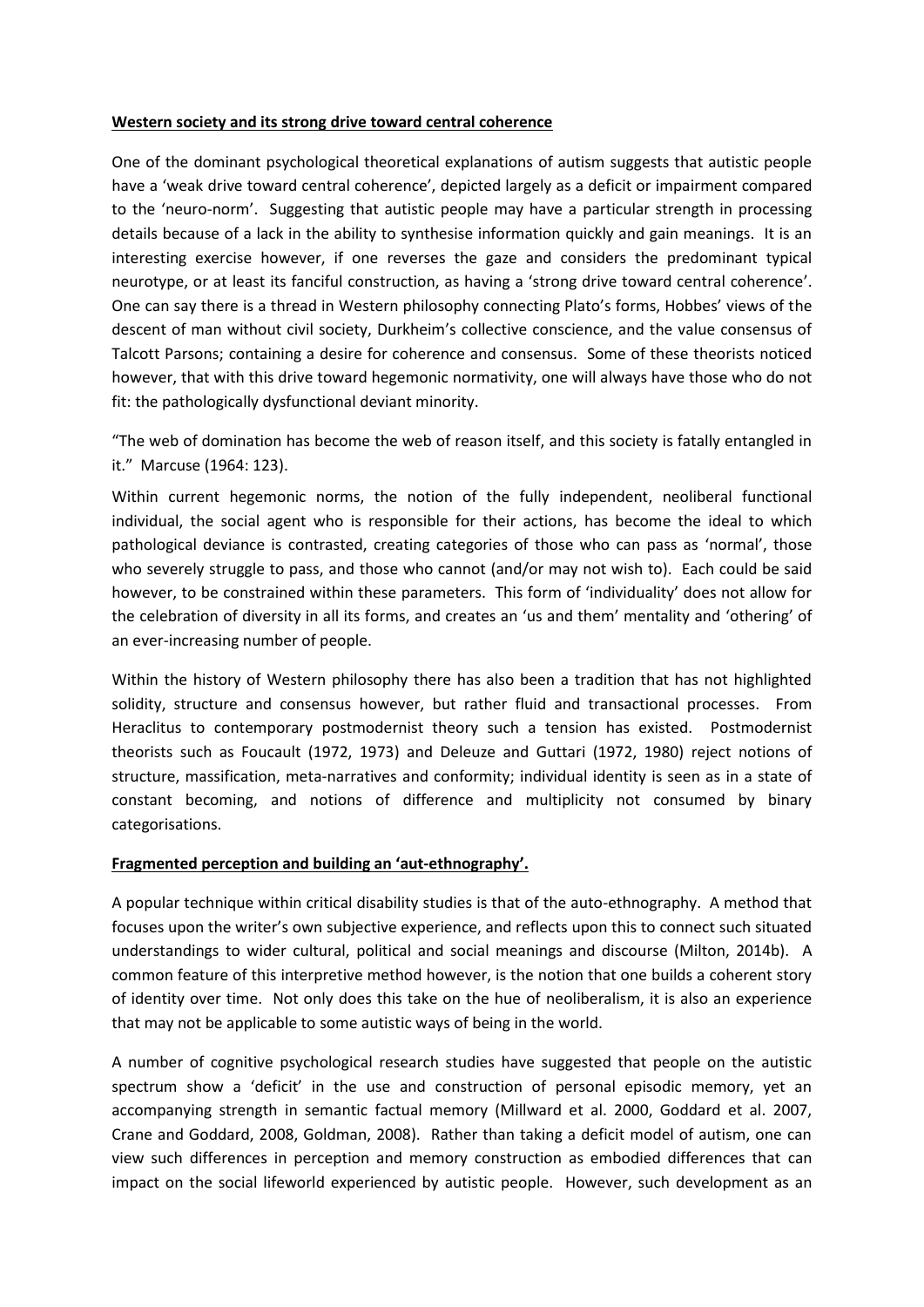autistic person could also be seen as an affront to the construction of the functional and productive independent neoliberal individual identity and notions of selfhood:

"An intensive trait starts working for itself, a hallucinatory perception, synesthesia, perverse mutation, or play of images shakes loose, challenging the hegemony of the signifier. In the case of the child, gestural, mimetic, ludic, and other semiotic systems regain their freedom and extricate themselves from the "tracing," that is, from the dominant competence of the teacher's language - a microscopic event upsets the local balance of power." (Deleuze and Guttari, 1980: 15).

As an autistic person, my own sense of identity is not a coherent one, nor is it a completely fluid identity. For me, memories and sense of self are experienced as fragments, painstakingly structured and constructed to make patterns. Such patterns are movable, yet they shift and alter each time one attempts to view them (Milton, 2013a). Personally this is not a deficit to be remediated, but a difference to be acknowledged and worked with. Such a way of being in the world contains a tension between continuity and discontinuity and is more akin to a rhizomatic model of becoming, a milieu without boundaries, a continually evolving 'inter-being'. Thus, one might ask: what would an incoherent and nomadic 'aut-ethnography' look like (Milton, 2013a, 2014b)?

#### **Personal Construct Theory (PCT).**

It is not only autistic people who might have a fragmented experience of self-development over time. The construction of personal narratives can also be radically altered for those who have memory challenges following head injury, or through reactions to personal trauma. In the construction of a personal narrative, there are a number of ways in which visual media such as photography can be utilised. This can include photo-montage or collage (Ridout, 2014), giving a camera to young participants in research to capture what is of meaning for them in a given situation, photo-sorting and Q-sort methodology (Milton, 2014c), and many more.

My own theorising in this area dates back to projects carried out with my mother (Milton, 2002). These projects involved the use of photography with respect to individuals who struggled to compose personal narratives of self. These projects were influenced by a number of theoretical antecedents, the first of which being the Personal Construct Theory (PCT) of George Kelly (1905- 1967).

PCT developed as a pragmatic theory through Kelly's psychotherapy practice. At the time of conception, such therapy was dominated by two divergent schools of thought: Psychoanalysis and Behaviourism. Both perspectives were vastly different to one another, yet both took the standpoint that people were moved to act by forces largely outside of their own control. In contrast, PCT saw the person as an agent, making choices and decisions and acting upon them. This conceptualisation would not divorce actions from the context within which people act, but for Kelly (1955), it was the constructions that an individual places on events that shapes the meanings they form and the reactions they have to events. Thus, the starting point for PCT was the idiosyncratic ways in which people make sense of the world and how that leads to social action.

Such an approach to personal constructions draws heavily on a phenomenological approach, attempting to approach issues through the viewpoint of the individual experiencing them, rather than fitting them into *a priori* theories. Kelly (1955) used the term 'constructive alternativism' to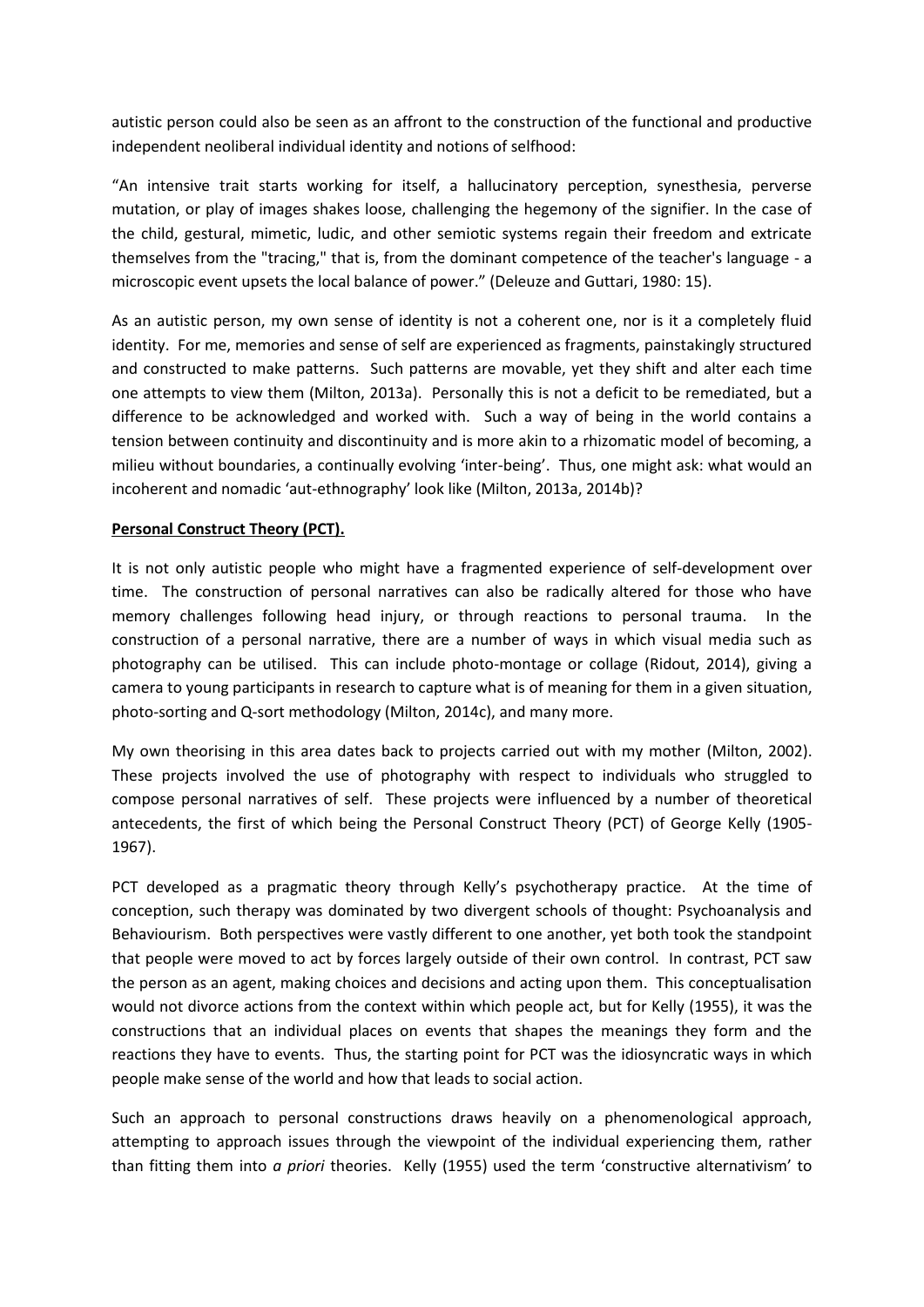suggest that there were many differing ways of perceiving and making sense out of the same thing or event, and rather than seeing any interpretation as 'correct', one should look pragmatically at how useful such a framing is to one's purposes. For Kelly (1955), following on from the work of Mead (1934), social roles were not fixed positions, but something navigated by an individual in their interactions with others. Importantly in the context of autism, it involved placing oneself in the position of the other with whom one was interacting, so that one could adjust one's social performance accordingly:

"He [George Kelly] argued that there were two ways of treating other people. You can relate to others in the way that the early behaviourists thought normal, and treat them as 'behaving mannequins'. Only psychopaths do this, he claimed. The moral way to relate is to act in the light of the other person's view of things. In other words, taking their thoughts and feelings into consideration." (Butt, 2008: 13).

Autistic people are often deemed to lack the ability to relate to others. Empathy is a two-way process, thus I would contend that to locate the 'deficit' in the autistic mind is an ableist theory. It is often autistic people who are the ones deemed (in this sense) to be 'behaviourist psychopaths', when all too often the theories of a lack of 'theory of mind' combined with behaviourist ideology are used to frame the 'lifeworld' of autistic people from the outside, and consequently are often rejected by the way autistic people construe themselves (Milton, 2012, 2014a; Milton and Bracher, 2013). Indeed, the current media tendency to equate autism with psychopathic behaviour (Park, 2014) can be seen as a powerful construction being fed by notions of autistic people lacking empathy or as being empty vessels in need of behavioural remediation. Such constructions and ways of construing autism, as being defined by a lacking or deficient 'theory of mind', are dehumanising and disempowering, denying autistic people a voice in their own affairs. Indeed, rather than there being such a deficit in the minds of autistic people, I have previously argued that a 'double empathy problem' exists, that indicates an inherent difficulty for both parties to understand the way of being, construing, and acting of the other (Milton, 2012, 2014a). One could even say that suggesting a deficit in theory of mind in autistic people is a form of projection of what is being done to autistic people. When conceived of in this way, the power differential with regard to who it is that produces knowledge about autism can be seriously questioned (Milton and Bracher, 2013, Milton, 2014a).

Kelly (1955) envisaged the personal construct to be ways of construing events along bipolar continuums, e.g. from happy to sad, anxious to relaxed. This is not to say constructions are of the nature of either/or extremes, but can be placed along continuums. Placed together these constructions comprise a 'construct system'. In this sense, discourse tells us little about the actual event, but tells us a lot about how someone is construing an event. Constructs are more than just conceptualisations however, as they are both ways of reflecting upon phenomena and of motivating social action. Construing can also be seen as something that is an active process, rather than something static that one 'has'. Therefore, a construct system is not a cognitive entity existing in a vacuum, but is socially and discursively situated.

According to PCT, there is no such thing as a static 'self', as a cognitive entity made up of 'traits'. Equally, an individual is not seen as an empty vessel moved to act by outside forces alone, rather that there was a direction to a person's actions, or as later post-modernists may have said, a 'line of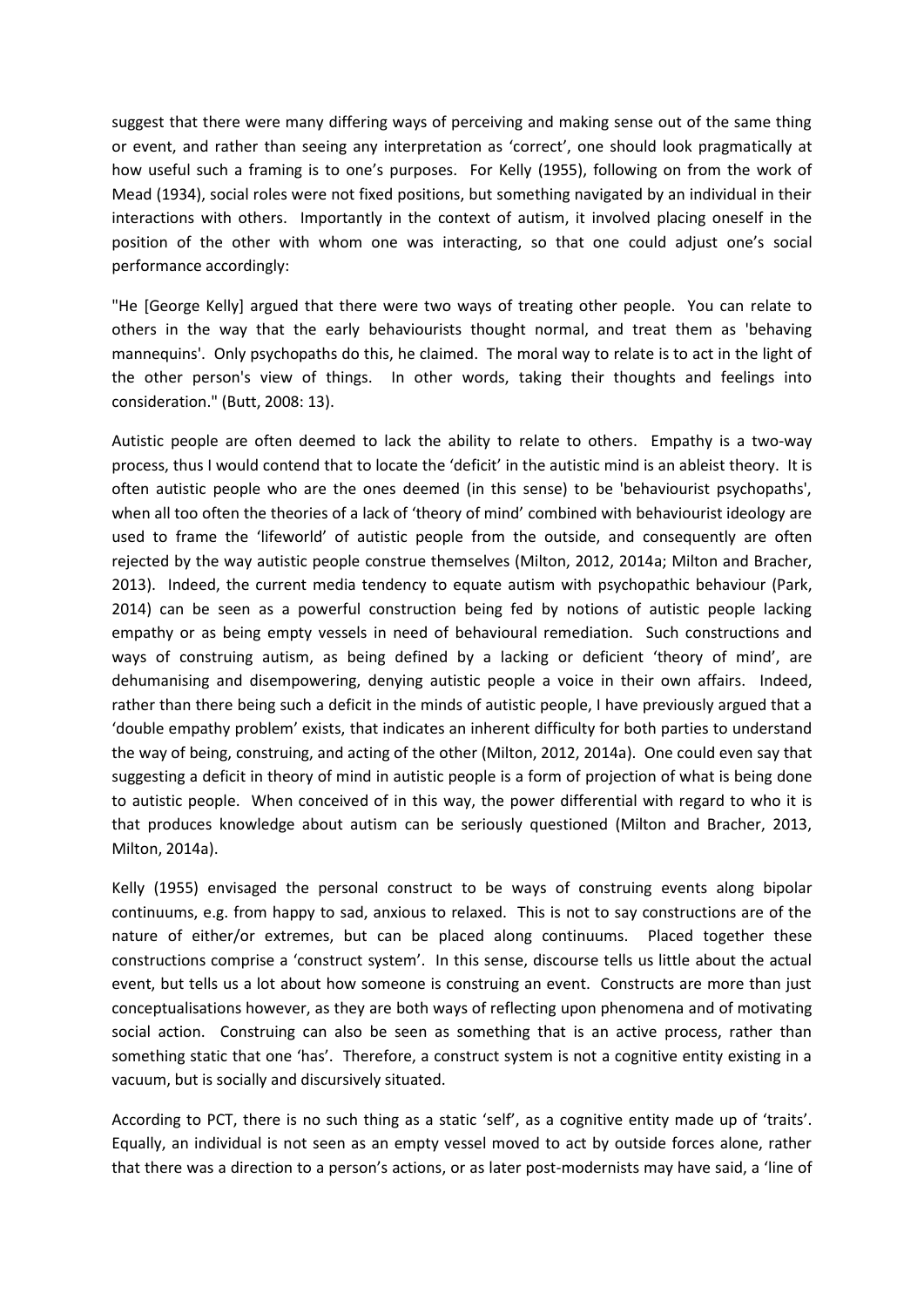flight' (Deleuze and Guttari, 1980). To make sense of this phenomenon, Kelly suggested that people develop 'core constructs' at the centre of their construct systems, which are therefore essential ways in which people construe the 'self'. In this conceptualisation, the 'self' is neither static nor fluid, not working with a psychological vacuum nor totally driven by external forces, but as a personally constructed 'clumping' of meaning-making activity (Milton, 2013a, 2014a, 2014b), a 'selftheory'.

Kelly (1955) and later theorists in the field produced a number of techniques and methods for investigating the meaning making strategies and construct systems that people employ, the most famous of which being Kelly's own 'repertory grid'. This technique involves eliciting a number of 'elements' within a situation (for instance particular people someone is associated with, or activities or organisations someone is involved with) and a number of constructs about these elements. One way in which this is elicited is to ask how two elements are similar to one another, but different to a third. This produces a grid, where the individual can rate on a numerical scale how much constructs relate to the various elements in question. What this technique does is produce a way of mapping how that individual is construing an event. The technique was not devised to be used in a mechanistic way, but as a way of strategically enquiring about how someone is making sense of pheonemna.

"The rules of logic do not apply in a person's phenomenology. Instead, we see an idiosyncratic psycho-logic in operation." (Butt, 2008: 41).

Another technique developed utilising PCT was that of 'the Salmon line' named after its creator Phillipa Salmon (2003). This technique asks an individual to draw a line with words representing opposite extremes at each end (e.g. anxious to relaxed). The individual is then asked to place themselves along this line and where they would like to be in future. The individual is then asked to write or talk about how they think they will get from one point to the other. It is in this discursive space that for Salmon (2003), the learning experience takes place. Similar techniques have also been devised with regard to expressing a sense of 'real' and 'ideal' self-image (of course with both being seen as constructions), or of the organisation one works within. Such techniques have helped inspire participatory work with autistic children (Moran, 2006, Williams and Hanke, 2007, Greenstein, 2013).

It is also of great relevance to the understanding of the use of construct systems by autistic people, that Kelly (1955) theorised that the construing and meaning-making process of human beings begins prior to language development. Thus the construction of meaning and positionality in this view can be built upon sensory and emotional reactions to events without the need for linguistic interpretation, and yet goes beyond the simple stimulus-response conceptualisation of behaviourism. This presents an interesting dilemma however, as to how one might be able to build a dialogue with a less-verbal or non-verbal autistic person. The visual methods utilised by Williams and Hanke (2007) would not be accessible to all, yet through the use of 'talking mats', sorting photographs, or building an interactional rapport with individuals, a 'map' of how an individual is construing the world may be able to be built, however incomplete that map may be. This should always be seen as an ongoing process of interaction though.

#### **What if one has a 'rhizomatic' construct system?**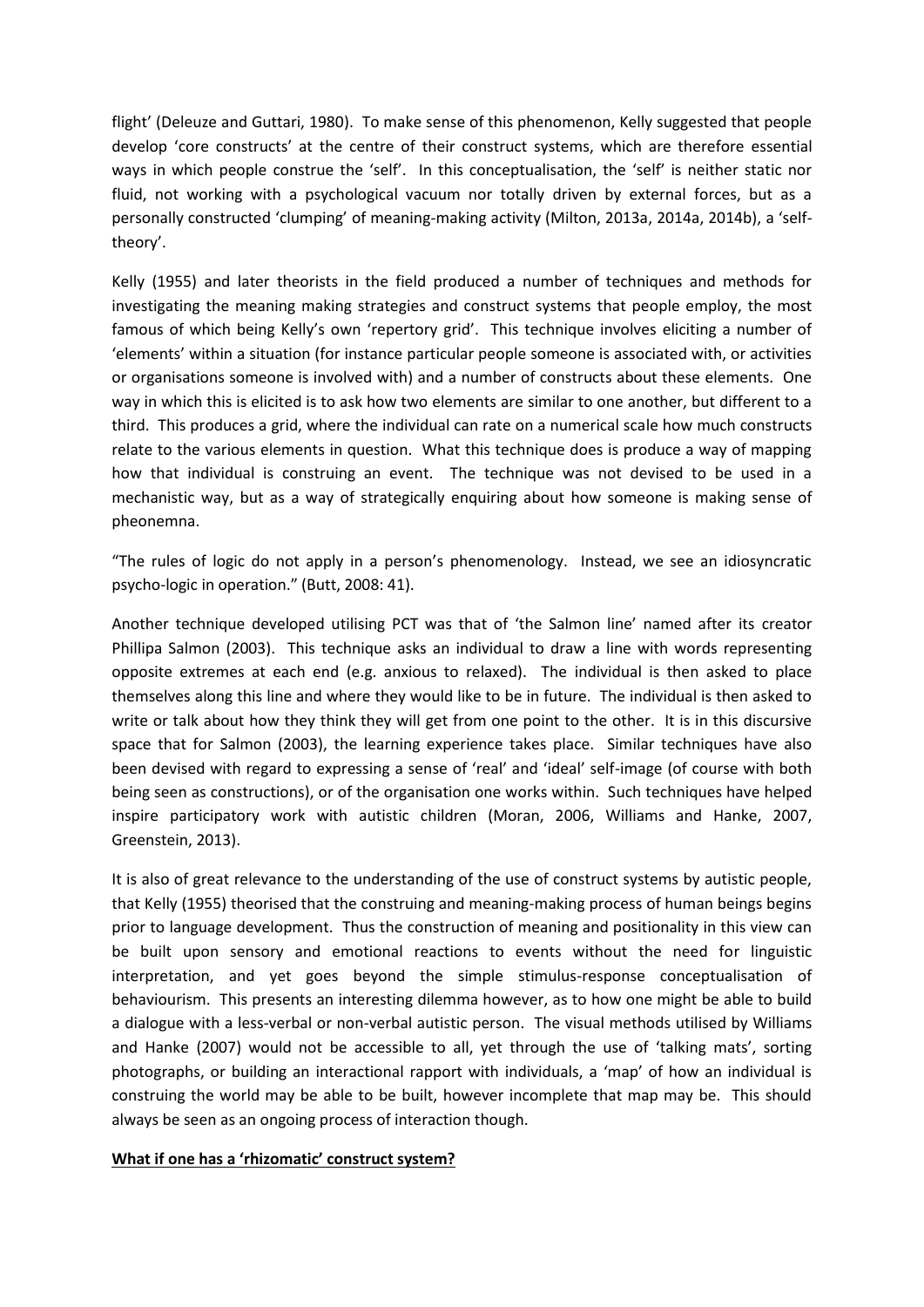In previous articles, I have argued that the construct system employed by autistic people may well be divergent from those of non-autistic people, due to differences in both neurological embodiment and cultural understanding (Milton, 2012, 2013a, 2013b, 2014a, 2014b). In this conceptualisation, autistic ways of being can be seen as being constructed as 'rhizomatic', a psycho-logic system that has no parameters, no hierarchy nor status, but seemingly endless connections. This can lead to a tendency to not 'fill in the gaps' in meaning-making by using previously learnt schema (Milton, 2013b), or alternatively, a tendency toward building a concrete and rigid construct system as a defensive strategy, or constructing a fragmented construct system, which can mean anything from a contented 'embracing of the chaos' to a traumatic loss of a sense of self altogether (Caldwell, 2014, Milton, 2014b). As previously mentioned in this theoretical account, autistic people can sometimes have quite an incoherent sense of self over time (Milton, 2014b). For some, expressions of one's personal construct system may be better suited to non-linear activities.

#### **Childhood trauma and the personal construction of self**

The initial theorising that began with my mother (Milton, 2002) led to a number of projects involving the personal construction of self following family trauma. The first of these was the construction of an alternative family album. This method involved collecting together photographs of family history, yet without the usual emphasis of the traditional family album, of presenting a happy and functional family unit. Instead, photographs were selected on the basis of the personal emotional impact of them, or 'punctum' (Barthes, 1977). With each photograph, both my mother and I wrote descriptions of the personal relevance the photographs held. This was completed in isolation from one another and then compiled in chronological order and placed into a booklet. At the centre of the booklet were two blank pages, representing a traumatic event in our family history: that of a multi-car road traffic accident that led to my mother sustaining disabling multiple injuries and severe psychological trauma to myself. This project opened up a space in which to talk about traumatic events of the past and how each of us had our own personal interpretations of these events, such a dialogue helped us both to communicate and express our own perceptions and understandings.

Following the road traffic accident, my previous set of beliefs and constructs about the world were shattered into tiny fragments. The mainstay of my previous existence being my mother, the construct of 'carer' was reversed and notions such as childhood and self-identity begun to dissolve, leading to a very psychologically turbulent time through my teenage years (Milton, 2014b). The alternative family album project, not only helped me and my mother to connect to one another, but helped me to connect my new sense of self with that of my former childhood and find consistencies between them.

Such a linear narrative was however deconstructed in the next project my mother embarked upon entitled: 'Beyond the frame' (Milton, 2002). Again, this project involved reflection upon a set of family photographs, exploring the tensions and traumas that the personal narratives contained. My mother discovered five photographs that had been taken of her and her sister in 1956. These photographs were taken on the day that my aunt was 'banished' (to live with their father in another country) since their mother was literally obliterating her existence from her social 'lifeworld' for having been born with brain damage. From that day forth my aunt was never referred to or seen by her mother. This profound fracture could have caused an entire separation of the sisters, however their childhood memories of that event proved to be extremely similar when they individually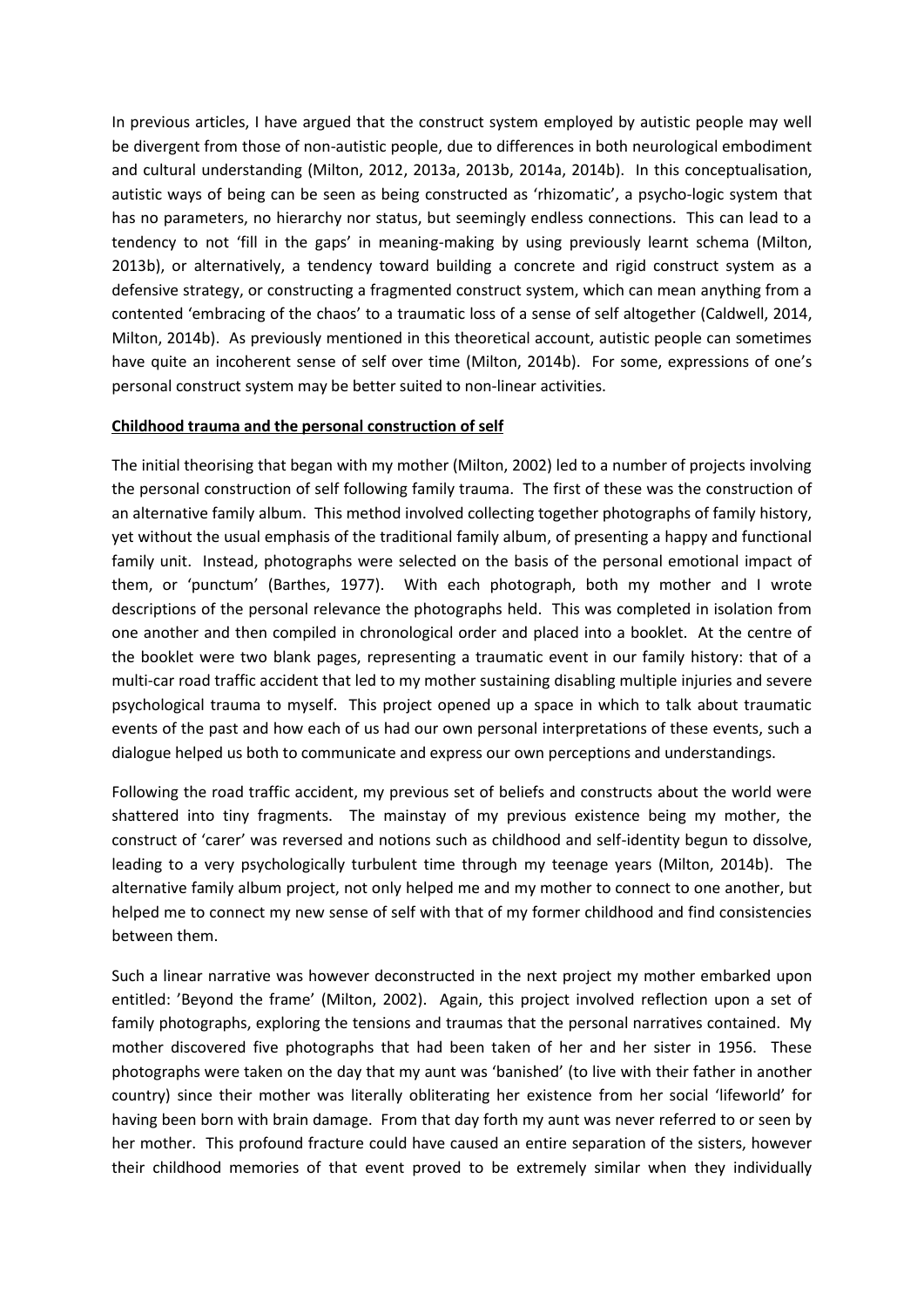assessed their own memories of that fateful day, and, the act of my aunt's voice being heard and an equal partner in the project ensured a renewal of their bond. By the subversive act of bypassing the dominant voice they were able to repair the emotional damage that further disabled my aunt and latterly my mother following 'the accident' and her own subsequent altered identity within family dynamics.

This project employed Derrida's (1988) concepts of deconstruction and discontinuity to explore the personal narratives of my mother and aunt concerning their separation as children and how they subverted the dominant narrative regarding disability, which came from their own mother and was the reason for their initial separation. The focus of the project was to examine the trauma sustained to the psychological 'inner-self' through the domination of their mother's narrative regarding disability throughout their lives. One can therefore view these projects as being compatible with the concept of 'psycho-emotional disablism' (e.g. Reeve, 2011), a concept that I and others have since applied to the experiences of autistic people (Milton and Moon, 2012).

Through a collaborative process, my mother and aunt explored how disability and the 'othering' process produced fractures in our family history, and in doing so discovered an ever-changing sense of identity, one that could never be fully realised. Yet, through this process they both reached a sense of mutual fulfilment in asserting their own voices regarding their own personal histories.

"Every memory and experience is unique to the individual, even if they share the 'same' event." (Milton, 2002).

In this project, my mother expressed how meanings associated with historical traumas were always escaping being fully captured, and often lay 'beyond the frame' of the photograph. Thus, in the installation piece that my mother created from the project, influenced by Derrida (1988), she suggested that when engaging with the piece, there was something always unreadable in terms of meaning, what Derrida (1988) termed as the *parergon*. It is also interesting to note at this juncture, that it has also been argued that autistic people may struggle to read the subtext of the social interaction of others, being literal in interpretation. For autistic people, it may be the case that the *parergon* lacks meaning and tangibility, being too ethereal to grasp (Milton, 2013a, 2013b). Influenced by these theories, my mother decided to crop and re-present aspects and details of the photographs. These fragments were then accompanied by fragments from two independently recorded monologues from my mother and aunt that had been triggered by their responses to the discovered photographs. This was placed within an installation piece set above a family mantelpiece. This multi-sensory experience disrupted assumptions of family life for those viewing it and the dominant family narrative that had led to the further disablement of both my mother and aunt.

"The wounds of trauma can be seen, openly exposed free from suppression...the unsettling exposure of hidden narratives." (Milton, 2002).

This installation used deconstruction as a mode of questioning the visual narrative of photographic representation, and how such representations inhabit emotional and subjective experiences. By deconstructing the dominant family narrative, and by distorting and cropping images, interspersed by fragments of vocal narration from both sisters, this project was able to express the emotional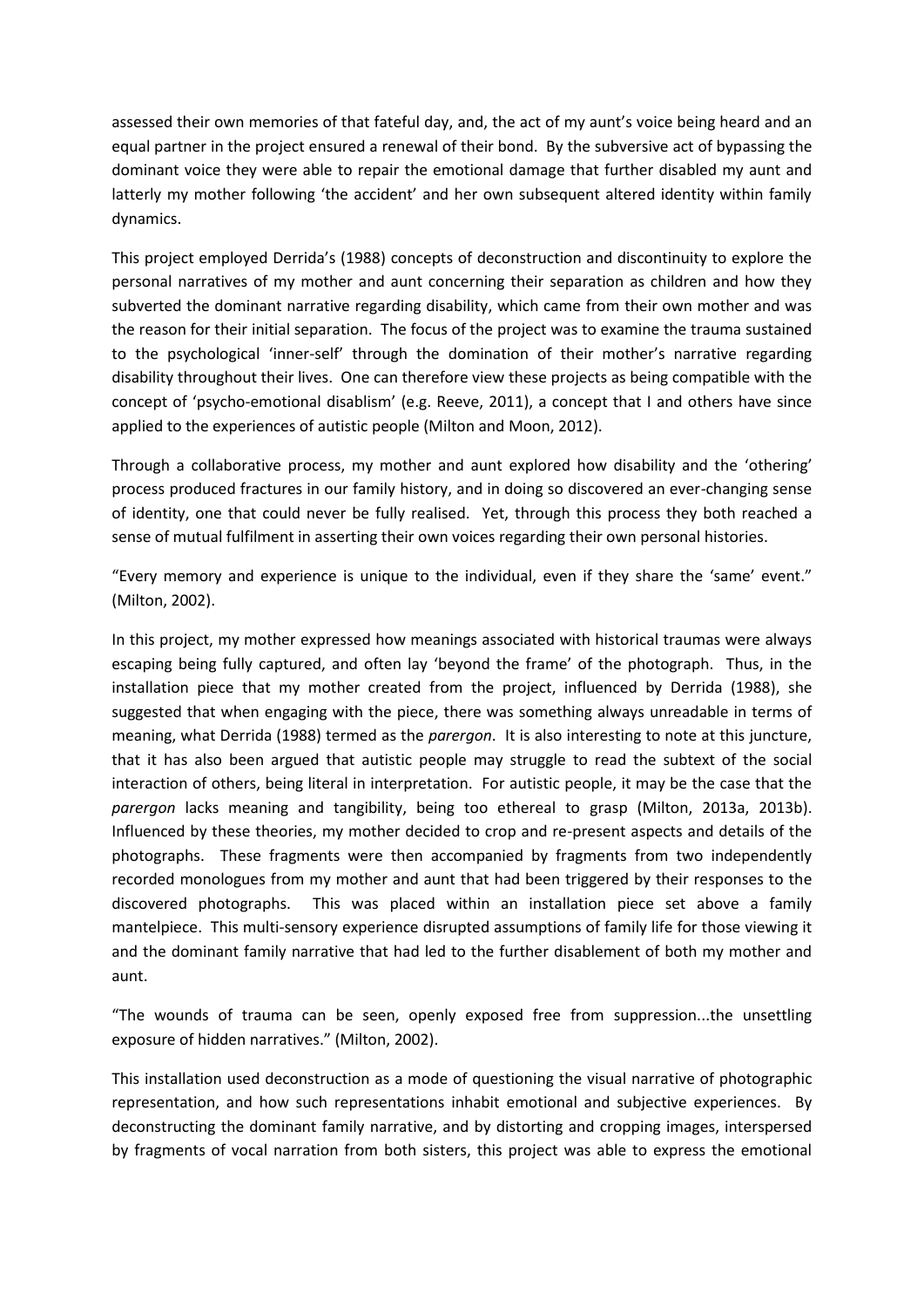impact of the childhood separation and trauma, giving 'voice' to the disabled other within the microcosm of family power dynamics.

Both projects looked into the notion of trauma, as a reaction and personal construing of an event that damaged some of the core constructs of selfhood for those involved. Trauma was thus conceptualised as a permanent discontinuity with a previous sense of self. The notion of 'breaching' (Garfinkel, 1967) was also used, yet in the case of trauma, the 'natural attitude' is unable to quickly rebuild itself, and in some cases is almost entirely fractured (Milton, 2014b).

"What devastates one individual will not necessarily have the same effect on another...This is because different sense is made of the same event. Of course, this does not deny the massive effect of what is termed trauma. But it directs our attention to the sense-making process of personal construction. It makes us re-think the nature and definition of post-traumatic stress disorder (PTSD)." (Butt, 2008: 49).

What Butt (2008) suggests here is that the trauma comes from the meaning endowed onto an event, rather than the event itself (which is of course is still important to the reaction / creation of meaning). However if anything were to breach or damage an individual's construct system. particularly at a 'core construct' level, it is potentially traumatising. Perhaps it is no wonder that the 'natural attitude' is to defend one's own core construct system at all costs. Some psychologists might conceive of such defensiveness as a form of 'cognitive dissonance' (Festinger, 1957).

"Any construction is part of a system, a package deal, and change involves reverberation within that system. In this sense then, our freedom is not absolute, as Sartre would have it. It is always to be seen within the context of a personal construct system." (Butt, 2008: 77).

And Butt (2008) continues:

"Behavioural regimes for tackling 'problem behaviour' frequently (but not always) involves the prospect of a wider disruption, and hence resistance on the part of the client." (Butt, 2008: 95).

To add to Butt's formulation here, one can also locate the constructs that people utilise within a wider social and discursive dynamic too. At worst, behavioural regimes can be seen as a control mechanism employed by surveillance staff to discipline and punish those that have had their personhood 'othered' leading to further psycho-emotional disablement of their identity development (Milton and Moon, 2012).

In the 'Beyond the frame' project, no simplistic resolutions to trauma were to be found, but a sense of fracture and incompletion. The othering of disability within the family itself caused fractures in the family narrative that simply are not 'resolvable'. Yet, by subverting the dominant narrative, a more fulfilled and empowering (yet incomplete) narrative could be constructed.

Both these projects were completed before my son and I were diagnosed as being on the autism spectrum, yet the notion of fragmentation and fracture became a construct that helped me to make sense of my own sense of self over time (Milton, 2014b). In the figure below, you can see a collage that I created at a workshop at the Autscape conference (Milton and Ridout, 2014). In this collage, there are two rhizomatic formations, on the left my sense of self prior to self-identification as being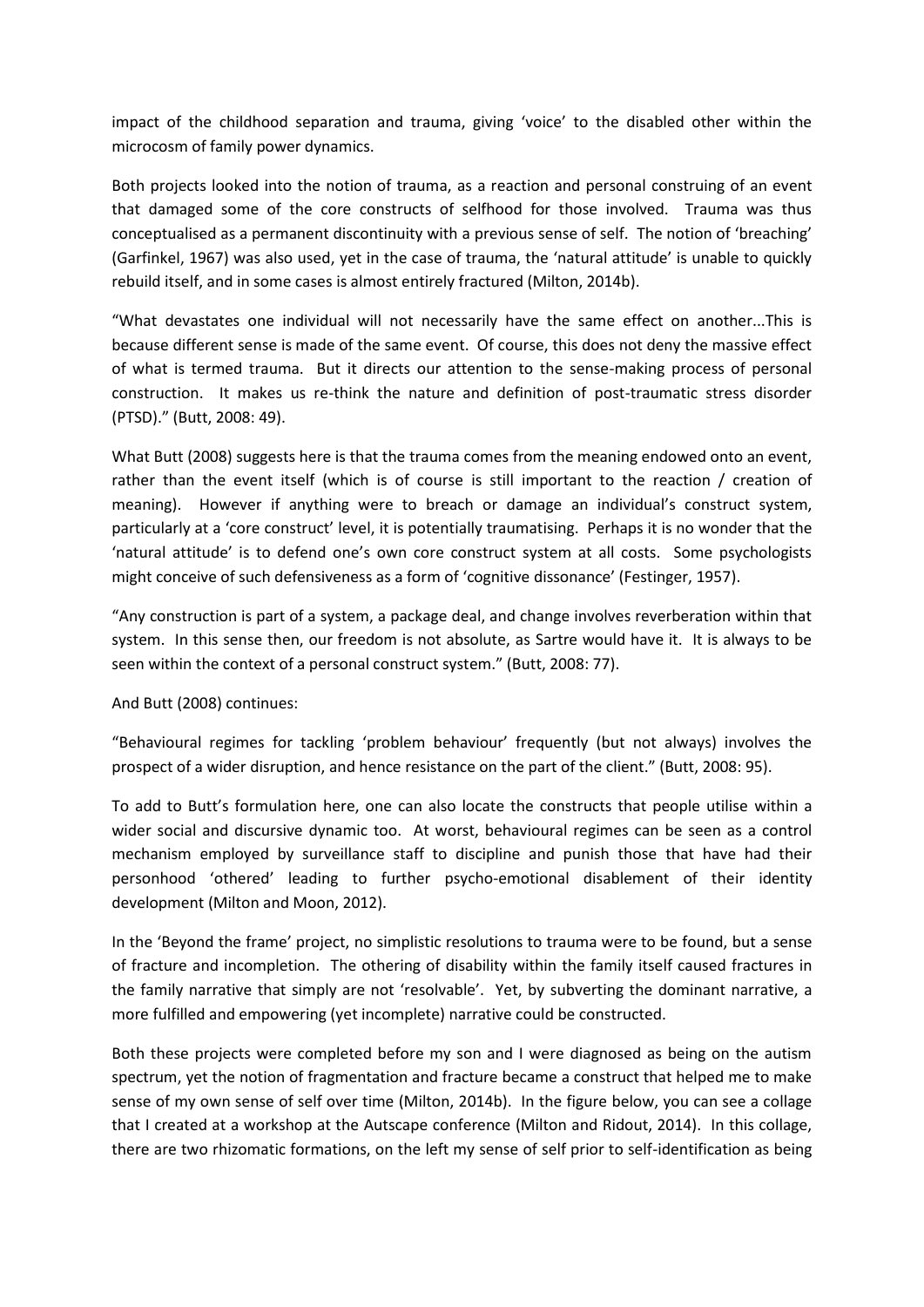on the autism spectrum, and on the right my sense of self after that time (including being diagnosed).

(Images  $-$  see attached  $-$  Figure 1.1: My sense of self prior to diagnosis, Autscape 2014. Figure 1.2: My sense of self post-diagnosis, Autscape 2014.)

#### **Conclusion**

Autistic development could be said to be an affront to neoliberal notions of functional stages of child development leading to a 'healthy' and productive citizen, as 'nature's answer to over-conformity' (Milton, 2012). Many of the 'interventions' designed to 'treat' autistic people are intimately embedded within ableist notions of normalcy and pathology. The subjectivities of autistic children and of autistic adults regarding their own childhoods are often trivialised in attempts to teach autistic children how to act less autistic (Milton and Moon, 2012).

In order to redress the gap created by the 'double empathy problem' (or the mismatched salience of differing dispositions and constructions of the social lifeworld) between autistic and non-autistic people (Milton, 2012, 2014a), it is suggested here that autistic people be seen as having their own personal constructions of the world, and that methods deriving from PCT could be useful in building mutual rapport and understanding. All too often however, the opposite is the case. I would also suggest that when utilising PCT, links need to be made between the personal constructions an individual utilises, whether in this case it be an autistic person, or a practitioner working with an autistic person, and the wider interpretive/discursive repertoires that they are drawing upon and employing to make sense of the world. In this sense, the double empathy problem can be seen to be deeply embedded within unequal power relations (Milton and Bracher, 2013, Milton, 2014a). Such methods do however give opportunities for opening up a respectful discursive space, where autistic development is not framed from the outset as 'disordered'. Of course, such a construing of autistic development as part of natural diversity is incongruent with the pathologising narrative of neoliberalism. In this sense, the double empathy problem between autistic and non-autistic people is not only personal, but political too.

#### **References**

Barthes, R. (1977) *Camera Lucida: Reflections on Photography.* New York: Hill and Wang.

Butt, T. (2008) *George Kelly: the psychology of personal constructs.* Basingstoke: Palsgrave.

Caldwell, P. (2014) *The Anger Box.* Hove: Pavilion.

Crane, L. and Goddard, L. (2008) 'Episodic and Semantic Autobiographical Memory in Adults with Autism Spectrum Disorders', Journal of Autism and Developmental Disorders. Vol. 38(3): 498-506.

Deleuze, G. and Guttari, F. (1972) *Anti-Oedipus (trans. Robert Hurley, Mark Seem and Helen Lane, 1977).* New York: Viking.

Deleuze, G. and Guttari, F. (1980) trans. B. Massumi (2004) *A Thousand Plateaus.* London: Continuum.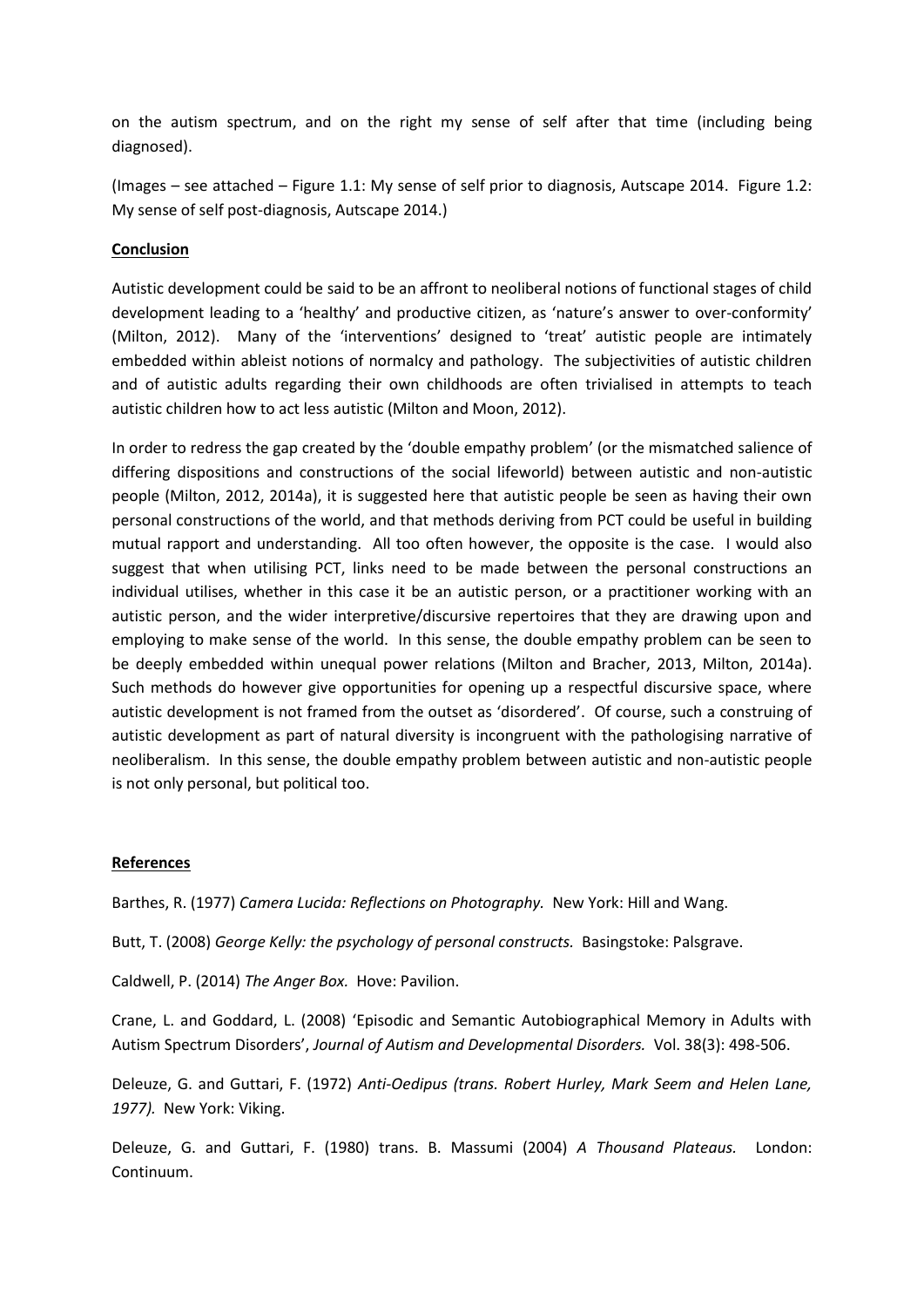Derrida, J. (1988) *Limited Inc.* Evanston: Northwestern University Press.

Festinger, L. (1957) *A Theory of Cognitive Dissonance*. California: Stanford University Press.

Foucault, M. (1972) *The Archaeology of Knowledge.* London: Pantheon.

Foucault, M. (1973) *The Birth of the Clinic.* London: Tavistock.

Garfinkel, H. (1967) *Studies in Ethnomethodology.* Englewood Cliffs: Prentice-Hall.

Goddard, L., Howlin, P., Dritschel, B., and Patel, T. (2007) 'Autobiographical Memory and Social Problem-solving in Asperger Syndrome.', *Journal of Autism and Developmental Disorders.* Vol. 37: 291-300.

Goldman, S. (2008) 'Brief Report: Narratives of Personal Events in Children with Autism and Developmental Language Disorders: Unshared Memories.', Journal of Autism and Developmental *Disorders.* Vol. 38: 1982-1988.

Greenstein, A. (2013) Today's learning objective is to have a party: playing research with students in a secondary school special needs unit, *Journal of Research in Special Educational Needs*. Vol. 14(2): 71-81.

Kelly, G. (1955/1991) *The Psychology of Personal Constructs, volumes 1 and 2.* London: Routledge.

Marcuse, H. (1964) *One-Dimensional Man.* London: Becon Press.

Mead, G. (1934) *Mind, Self and Society.* Chicago: University of Chicago.

Millward, C., Powell, S., Messer, D., and Jordan, R. (2000) 'Recall for Self and Other in Autism: Children's Memory for Events Experienced by Themselves and their Peers.', Journal of Autism and *Developmental Disorders.* Vol. 30(1):2000.

*Milton, C. (2002) Beyond the Frame [MA project - unpublished].* University of Portsmouth.

Milton, D. (2012) On the Ontological Status of Autism: the 'Double Empathy Problem'. Disability and *Society.* Vol. 27(6): 883-887.

Milton, D. (2013a) 'Clumps': an autistic reterritorialisation of the rhizome. *Theorising Normalcy and the Mundane 4th International Conference 04/09/13.* Sheffield Hallam University.

Milton, D. (2013b) "Filling in the gaps", a micro-sociological analysis of autism. Autonomy: the *Journal of Critical Interdisciplinary Autism Studies.* Vol. 1(2). Accessed from: http://www.larryarnold.net/Autonomy/index.php/autonomy/article/view/7/html

Milton, D. (2013c) Natures answer to over-conformity: a deconstruction of pathological demand avoidance. *Autism Experts.* Accessed from: http://autismexperts.blogspot.co.uk/2013/03/naturesanswer-to-over-conformity.html

Milton, D. (2014a) Autistic expertise: a critical reflection on the production of knowledge in autism studies. Autism: The International Journal of Research and Practice (special edition 'Autism and *Society')*, Onlinefirst, 17/03/14.